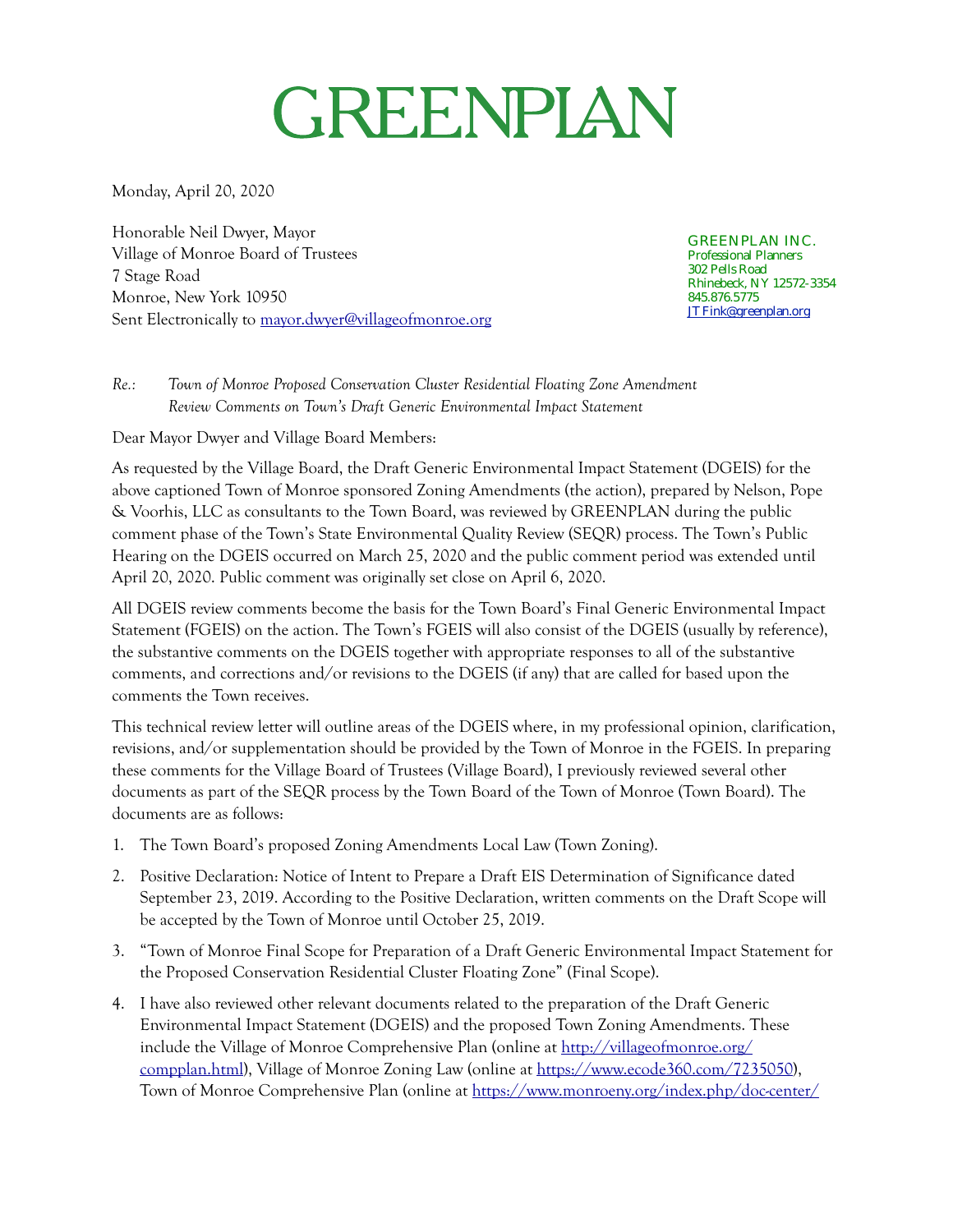[comprehensive-plan\)](https://www.monroeny.org/index.php/doc-center/comprehensive-plan), and Town of Monroe Zoning Law (online at [https://www.ecode360.com/](https://www.ecode360.com/6417282) [6417282\)](https://www.ecode360.com/6417282).

By education and experience, I am familiar with the State Environmental Quality Review Act, the Planning and Zoning enabling acts of New York State Village and Town laws, Municipal Home Rule Law, and many others. I have reviewed other pertinent documents that relate to the proposed zoning action as the basis for my review of the DGEIS. My qualifications for providing comments on the DGEIS are as follows. I am a certified professional planner who has worked at the Federal, State and local levels on community and environmental planning projects, including comprehensive plans and zoning laws, for four decades. I have worked on SEQR projects for as long, including training municipal legislative, planning and zoning boards on SEQR, and have personally prepared or reviewed thousands of SEQR environmental impact assessment documents. This has included the SEQR review of mega-projects like the Sterling Forest Development, where I was a SEQR consultant to the New York State Department of Environmental Conservation (DEC), Federal NEPA reviews like the Millennium Pipeline, SEQR reviews of hundreds of proposed real estate development projects, and SEQR reviews of scores of municipal planning and zoning actions. I also teach "Principles of Environmental Assessment" (ENSC 380) at Marist College's School of Science.

In my professional opinion, the comments that follow identify environmental issues that merit inclusion in the FGEIS, which I understand is being prepared as of this writing:

## **General Comments on the DGEIS and the Action**

The Village Board of Trustees should note in the DGEIS Description of the Proposed Action, that creation of a CCR Floating Zoning District in the Town: *"Will allow for a procedure whereby applicants may petition the Town Board for a map amendment to allow a residential cluster subdivision providing a variety of housing options at gross densities consistent with lowest densities permitted in the Town's Village's, so long as most (65%) of the property is preserved as open space."* On its face, this appears to be a laudable goal of the Town's Zoning Amendment process. However, introduction of village-scale higher density development in the more rural Town could come with consequences.

Further, while the 65% open space minimum requirement may sound as if it is reasonable and protective of the environment, whether it truly minimizes adverse impacts on the environment is debatable. For example, the Sterling Forest Development Master Plan, proposed in the 1980's and 1990's in the Town of Monroe, Warwick and Tuxedo called for a minimum 82 percent open space to be preserved even in a more rugged and environmentally sensitive location of the Town. Sterling Forest also called for 13,500 housing units and eight million square feet of commercial development with generous recreational amenities. In the Town fo Rhinebeck in Dutchess County, the Town requires a minimum of 80 % open space in cluster developments within certain zoning districts. Clustering in Rhinebeck is also considered a permitted use with conventional subdivision a special use subject to additional special conditions if clustering is not chosen by a developer.

If planned properly, a development with 65% open space can help to preserve natural and cultural resources in the less densely settled Town. However, it may also direct growth away from existing settled areas when suitable conditions exist, and may also increase vehicle trips in both the Town and Village if walkable neighborhoods and public transit are not also nearby and included in the development applications to come. This action may increase greenhouse gas emissions if it is not also paired with proximity to sidewalks in the Village and other Town locations where they are available. The key point is whether the action is planned properly. While the DGEIS examined seven parcels in the Town that are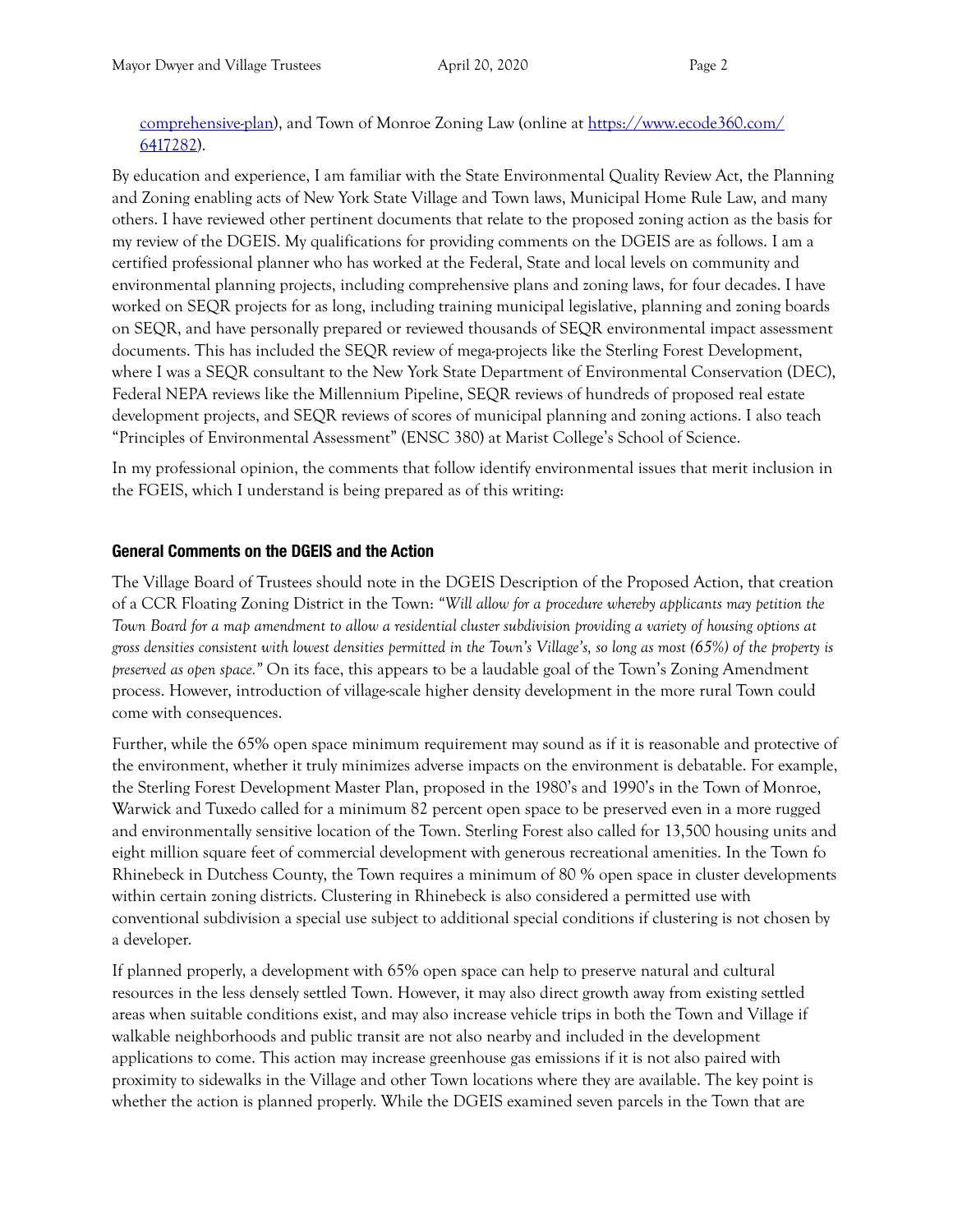generally located along the south side of Rye Hill Road and adjoining the Village boundary that have been proposed for testing a "Reasonable Worst Case Development Scenario" (RWCDS) of the Conservation Cluster Residential Floating Zone (CCR) proposal, other locations in the Town may be subject to the CCR provisions in the future and could increase traffic congestion within the Village above any beyond what has been disclosed in the DGEIS.

On page 3-3 of the DGEIS, the Town acknowledges that development under the proposed CCR Zoning Amendments would almost double vehicle trips over the existing RR-1 Zoning in effect on the seven parcels. While traffic mitigation for this increase is discussed in the DGEIS and appears to be negligible, the Town has attempted to further minimize impacts on traffic by requiring that Zoning petitions be limited to sites located within one-half mile of either of the two villages in the Town. While this may reduce traffic congestion, unless it is paired with pedestrian and bicycle infrastructure between any CCR development and one of the two villages, new residents will have no other options to use alternatives to their own vehicles to travel to a village to shop, go to school, recreate, and work. In my opinion, the CCR proposal would be substantially improved by explicitly expanding the criteria stated on pages 1-19 and 5-1 of the DGEIS. The current proposal includes "Provision of sidewalks" as an advisory element in the Zoning decision-making process of the Town Board. In my opinion, the advisory element would only reduce the burden on local roads and intersections if it were strengthened in two ways. One, make the advisory element a requirement. The second would be to reword the criteria as follows:

- **Existing Advisory Element:** There are adequate public facilities to serve the proposed development
- **Proposed Mandatory Element:** There are adequate public facilities to serve the proposed development including existing or planned pedestrian and bicycle infrastructure to serve the proposed development

The DGEIS discloses that the proposed CCR, as applied to the seven parcels (i.e. the RWCDS) in the Town, could result in an additional 491 dwelling units with a floor area of 660,000 square feet. The 491 dwelling units could result in a projected 1,094 bedrooms with 1,271 new residents including 258 new school children. The DGEIS also notes that any future petitioner for a CCR Zoning Map amendment may seek an interconnection agreement to the Village water system and that such an arrangement would require an out-of-service agreement with the Village requiring Village Board approval. The DGEIS also addresses the potential for development of a proposed on-site sanitary sewer system that could connect with existing offsite infrastructure owned by the Town of Monroe. This arrangement would not require Village Board approval but would require Town approval. The possibility that the Village's sewer system would interconnect with an onsite sewer system is left open and if it were proposed, would also require approval from the Village Board. Both water and sewer approvals require approvals from the Orange County Health Department.

In other respects, there are trade offs in the proposed CCR Amendments and the key environmental indicators used in the DGEIS all flow from a set of assumptions about the existing build-out of the site versus a projected build-out of the site under the CCR Zoning amendments. While the number of units that could be achieved under the existing Zoning versus the proposed Zoning is significant; 172 single family units under existing Zoning versus

|                              | <b>Test Case (CCR</b><br>Floating Zone) | Alternative (RR-<br>1 Zone) | Change     |
|------------------------------|-----------------------------------------|-----------------------------|------------|
| Number of units              | 491                                     | 172                         | $+319$     |
| Number of bedrooms           | 1.094                                   | 860                         | $+234$     |
| Total Gross Floor Area (SF)  | 660,000                                 | 774,000                     | $-114.000$ |
| Impervious Coverage (Acres)  | 20.7                                    | 58.1                        | $-37.4$    |
| Preserved Open Space (Acres) | 159.8                                   | 30.9                        | $+128.9$   |
| Population                   | 1.271                                   | 777                         | $+494$     |
| Schoolchildren               | 258                                     | 272                         | $-14$      |
| Peak AM traffic (trip ends)  | 207                                     | 127                         | $+80$      |
| Peak PM traffic (trip ends)  | 244                                     | 132                         | $+112$     |
| Water usage by bedroom (gpd) | 139,785                                 | 85,470                      | $+54,315$  |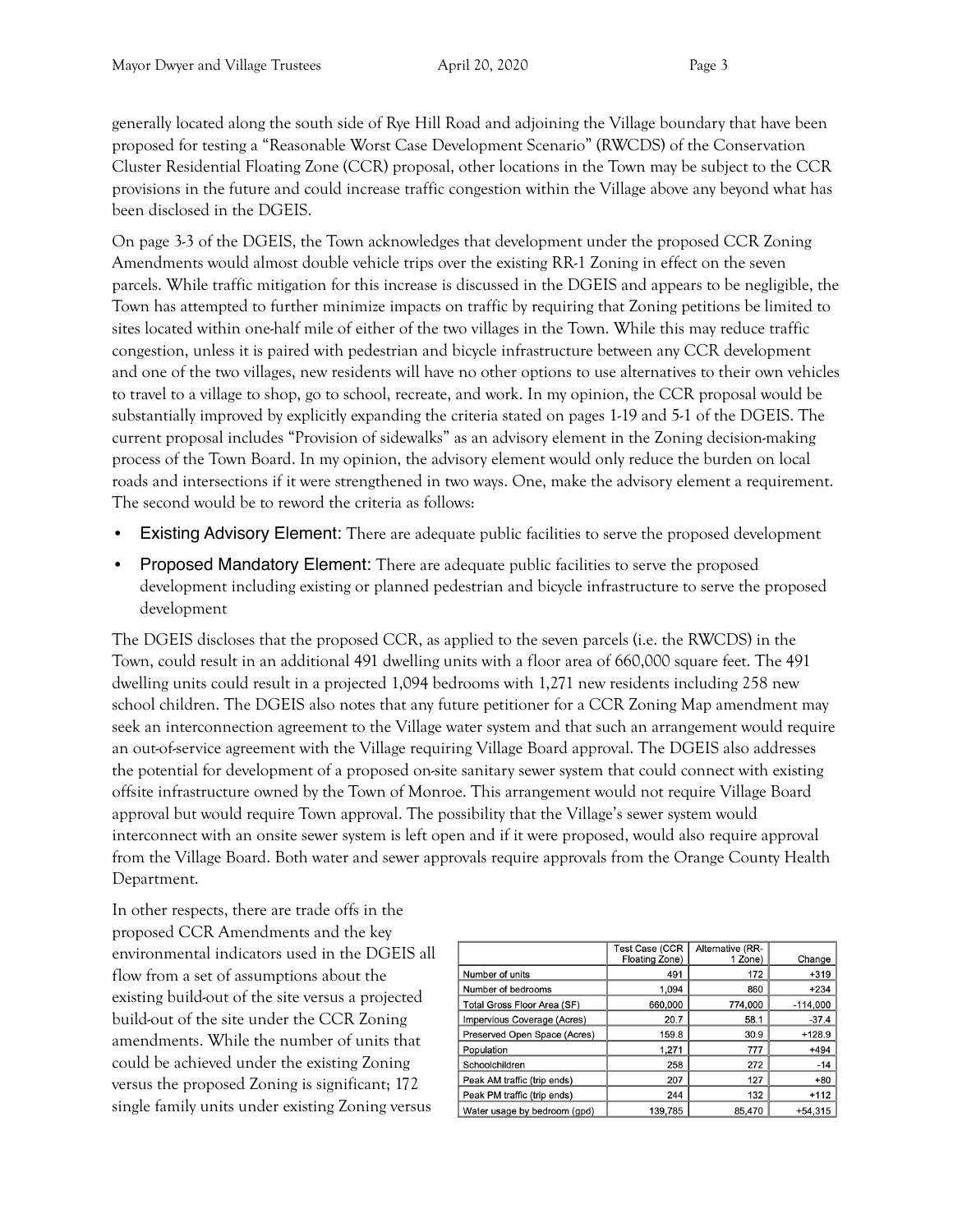491 units under the proposed CCR Zoning Amendments. However, the assumption used to calculate gross floor area of the projected 491 dwelling units may be less under the proposed CCR Amendments, impervious coverage may be greater under the existing Zoning and school-aged children under the existing Zoning may be greater even though a future CCR development may result in a greater number of units and the total population of the CCR development would be greater. Water use would be greater under the CCR Zoning than existing and traffic can be expected to be almost double what a single-family development would generate. The adverse impacts on municipal finances in the Town and for the School District are expected to be greater for the CCR Zoning than existing Zoning, but the effects on Village finances is an unknown, since the DGEIS does not address fiscal effects on the Village even though this was requested to be in the Final Scoping Document. A summary of anticipated characteristics of the CCR test case against the existing RR-1 Zoning can be seen in the table above.

The proposed Town Zoning discusses goals for protection of the natural environment on parcels deemed eligible for the CCR Floating District designation and such other matters as overall density, central water and sewer services, providing a mix of housing types, and preserving open space. What is missing from the proposed Local Law are other important planning issues, such as siting developments where access to walkable neighborhoods is available so that new residents are not required to drive into the villages for services. Related to availability of a pedestrian and bicycle network is any kind of requirement for the new development, that would be encouraged to locate in the CCR Floating District, to have sidewalks as both an internal and external feature of the development.

A general comment on the DGEIS is that a full SEQR impact thresholds document should be created by the Town Board in the FGEIS. The Village Board should strongly encourage the Town to provide in the FGEIS document a clear summary document (that can be used outside of the voluminous DGEIS and FGEIS documents) of all SEQR thresholds applicable to new site-specific developments proposed under the CCR Zoning. The DGEIS discusses thresholds on page 1-18 and provides a list of 10 thresholds on page 5-1. But a clear summary document that can be used as a reference for all applications and affected jurisdictions under the assumed new CCR Zoning would be a useful addition to the SEQR process.

The thresholds would be in a preferable tabular format and they would clearly identify when and how such applications would trigger the need for supplemental SEQR documentation to ensure that environmental impacts that remain undisclosed in the DGEIS and how they are properly addressed prior to consideration of the merits of new petitions. The tabular format would also allow for a comparison to be inserted with any application that is proposed so that an assessment of key impact thresholds can be visualized readily. For example, water supply from the Village may be requested in conjunction with a petition for a CCR Map Amendment in the future. Having in hand an explicit summary document that outlines the SEQR thresholds and compares them with the proposed development under the Zoning petition would create efficiencies in both the Town and Village of Monroe.

Establishment of clear thresholds permits a more efficient dialogue between involved agencies on projects as they evolve through the municipal and other government application and review processes and allows for adjustments to be made as conditions change. Timing and phasing of the new development as well as monitoring of the mitigation measures imposed on new development could also be achieved more efficiently with a clearly constructed CCR SEQR thresholds document. The following specific comments are identified by the page number (or section number) where the statement and/or impact assessment discussion first appears in the DGEIS.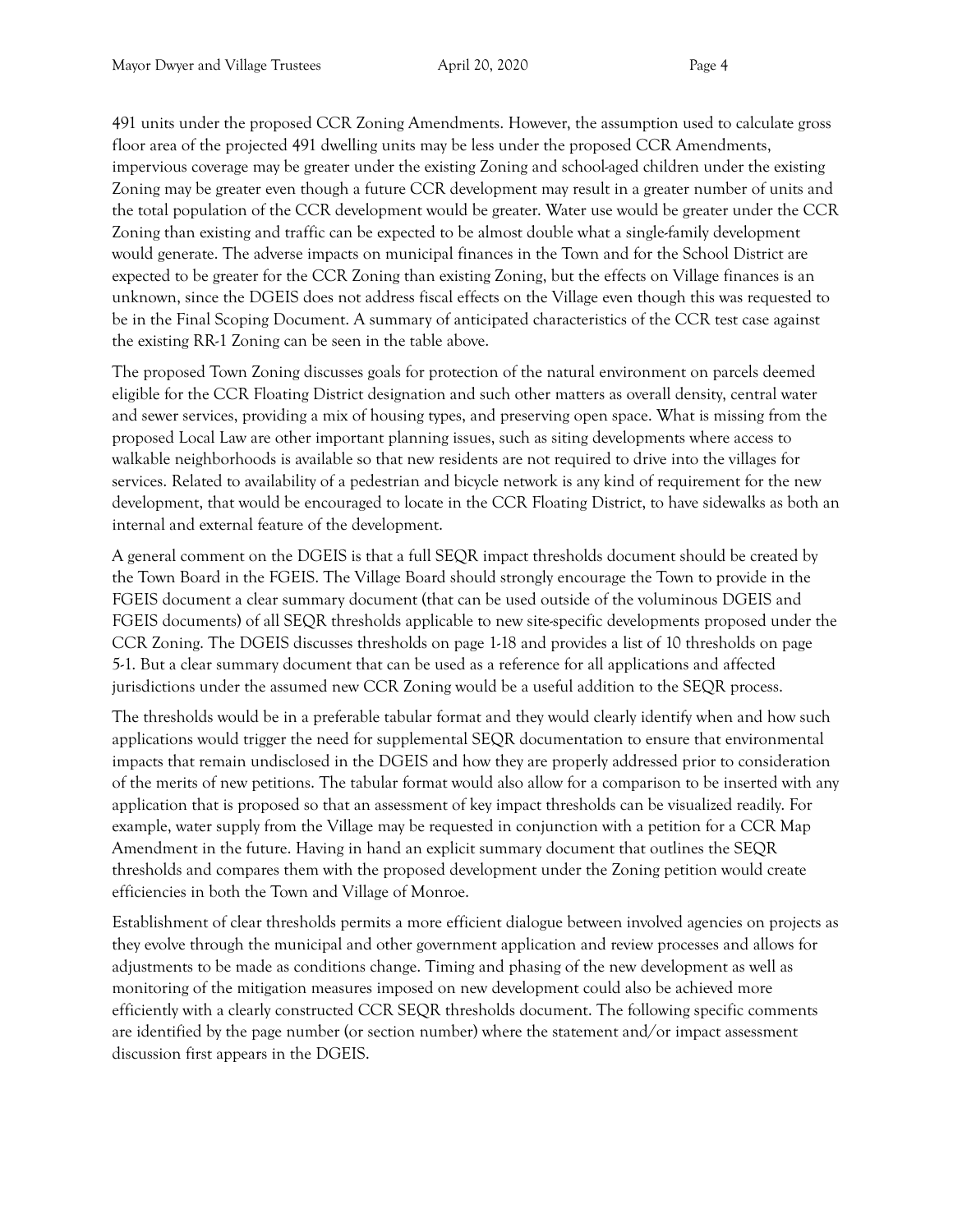## **Specific Comments on the DGEIS:**

## **Page(s) Comment**

- 1-4 & 1-5 The DGEIS assumes that water supply to the RWCDS parcels adjoining the Village of Monroe, would be provided through a Town of Monroe Water District (High Ridge) or an extension to the Water District. If those assumptions prove to be unworkable, then under future development in the seven RWCDS parcels, water would be supplied through groundwater wells developed on the site. The DGEIS projects that groundwater available on the site is sufficient to support the required water withdrawals.
- 1-5 & 1-6 The DGEIS assesses impacts on ecology on the seven parcels, based upon information provided by the New York State Natural Heritage Program (NHP) and a site inspection performed in late December 2019. The NHP program provides its data based upon known records of species of concern in its database. Assuming the CCR Zoning Amendments are enacted, any future development applications filed with the Town in conjunction with a CCR petition should be accompanied by a timely habitat assessment on the site performed during the appropriate months by a qualified ecologist. For instance, on page 2-26 of the DGEIS, it states that: *"No rare, threatened or endangered plants were observed on site"* but this apparently was based upon a site inspection on December 27th, when plant species and most wildlife species would not have been apparent. Further, habitat assessments prepared for any future applicant for CCR approval needs to be properly verified by an ecologist for the Town of Monroe. This should be included in the criteria to be applied to all future applications. The impacts on ecology were also discussed in Section 2.3 starting on page 2-12 of the DGEIS.
- 1-23 The DGEIS discusses public need and benefits of the proposed CCR Zoning Amendments to the Town of Monroe, based primarily on the goals and objectives of the Town Comprehensive Plan and Orange County Plan. My comments on the Draft Scoping Document requested that the public need and benefits should also be discussed in relation to the Village of Monroe, since the Village may be called upon to provide water and sewer services. The Village is also likely to face traffic and a host of other potential impacts on its infrastructure. However, public need and benefits for the Village is absent from the DGEIS. I recommend that an assessment of the public need and benefits to the Village be included in the FGEIS.
- 1-28 The DGEIS acknowledges that future petitioners for a CCR Zoning Amendment may: *"Seek interconnection to Village water and sewer systems,* [and] *this will require out-of-service agreements with those municipalities."* As a result, my previous comments on the Draft Scoping Document dated 10/23/2020 requested that the Village Comprehensive Plan be examined to determine whether there were any potential impacts on Village policies that could be affected by such a scenario. However, the DGEIS does not discuss policies of the Village Comprehensive Plan that would be affected by a proposed CCR development of the site if it were to rely on Village water and sewer systems. In my opinion, this should be provided in the FGEIS.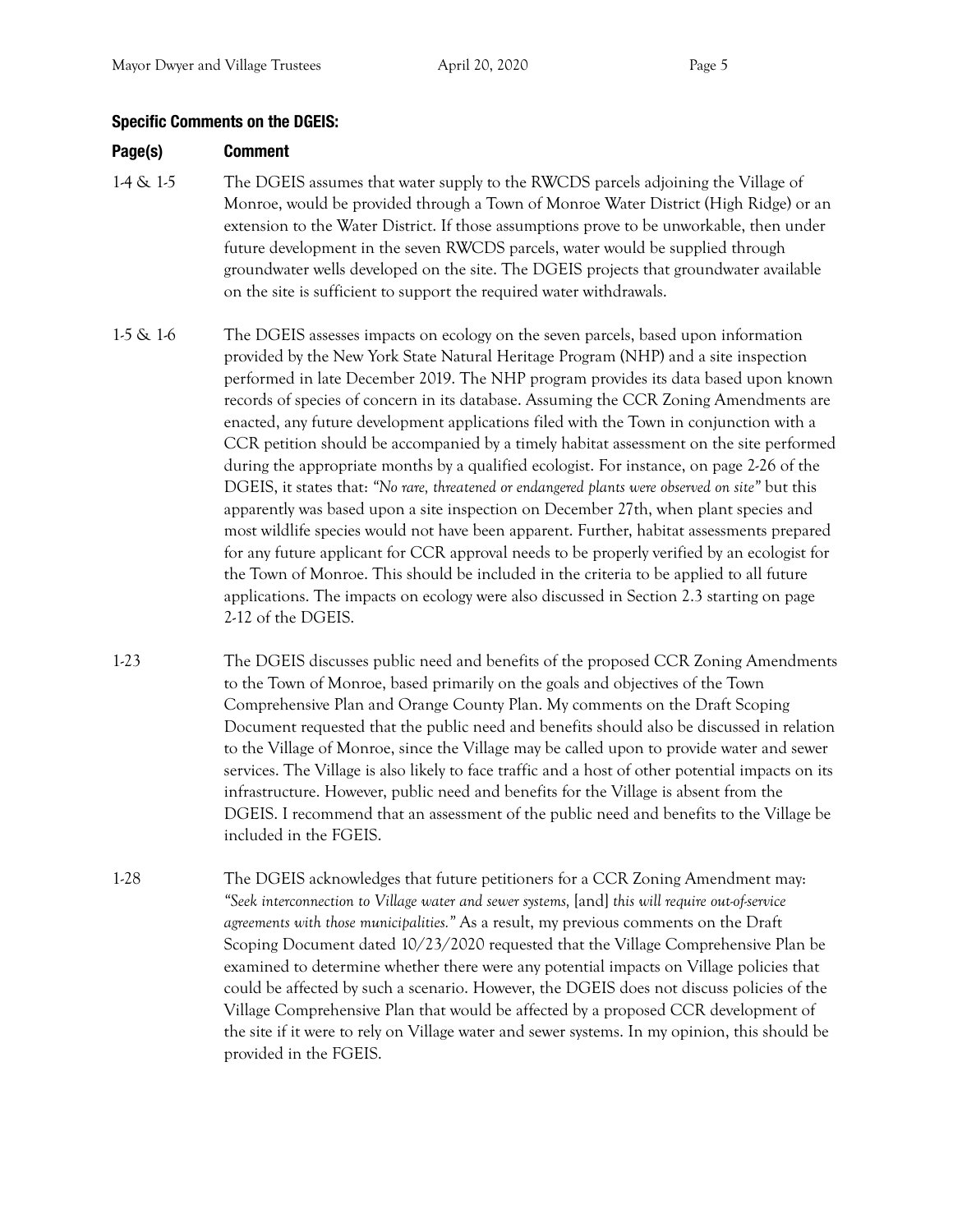2-9 The DGEIS states that: *"The current proposed layout of the Test Case Site minimizes any impacts on wetland and wetland buffer areas and no significant impacts are anticipated."* This statement assumes that only direct impacts on wetlands and wetland buffers may occur. All forms of development have the potential to also create indirect impacts to wetlands and these should be included in the thresholds established for future development. For example, changes in the hydrologic regime on a site are critical in determining the potential for wetland impacts. However, wetlands analysis is not always considered separately from other stormwater issues in a Stormwater Pollution Prevention Plan (SWPPP). Further, sedimentation from clearing and grading activities can affect surface water quality beyond wetland buffer areas as can application of pesticides, which are not normally removed through even the most rigorous SWPPP. The SEQR thresholds to be applied to future site-specific development should include hydrologic (water quantity) and chemical (water quality) analysis of stormwater specifically associated with wetland impacts.

2-10 The DGEIS assumes that water supply for future development on the site will be split between an "Eastern" parcel and a "Western" parcel. The Eastern parcel is located southwest of the Prestwick Drive area while the Western parcel is located southeast of the Rye Hill Road area. The Western parcel falls within a water district within the Town of Monroe and it is likely that potable water would be provided through this Town District. As stated in the DGEIS on page 1-10, it states that: *"The western parcel would be served by the existing domestic water system infrastructure owned and operated by the Village of Monroe."* Water use required to support the Western parcel, according to the DGEIS, is not expected to impact the groundwater demand of the RWCDS. The Eastern parcel would require the installation of drinking wells unless it is able to successfully petition for extension of the water district to this parcel area. If this parcel is unable to connect to a public water supply district, then the Eastern parcel could be served by individual wells and central sewer, assuming that Town, County and State approvals for the action could be approved. The DGEIS does discuss a scenario where a Zoning petitioner for the CCR Floating District could apply for interconnection with Village water and sewer systems but it also acknowledges that this would require an out-of-service agreement with the Village.

2-30 The Village Comprehensive Plan was not subjected to an analysis of the potential impacts on the Village Zoning nor Comprehensive Plan, although this was requested in the comments on the Draft Scoping Document. Since both the Village's land use and Zoning may be affected by the change in the Town's Zoning, an analysis of this should be included in the FGEIS.

> Section 2.4 of the DGEIS discusses the potential impacts of the RWCDS on land use, zoning, and plans. The predominant land uses, that are assumed under the RWCDS, are residential in the form of townhouses, patio homes, apartments and senior apartments. The proposed CCR Zoning Amendments will also allow non-residential development in the form of hotels, spa and conference facilities, restaurants, personal service establishments and retail (integrated into recreation and other accessory non-residential structures). The CCR will also permit assisted living facilities and multi-family residences. It should be noted for the Village Board that none of the non-residential uses nor the high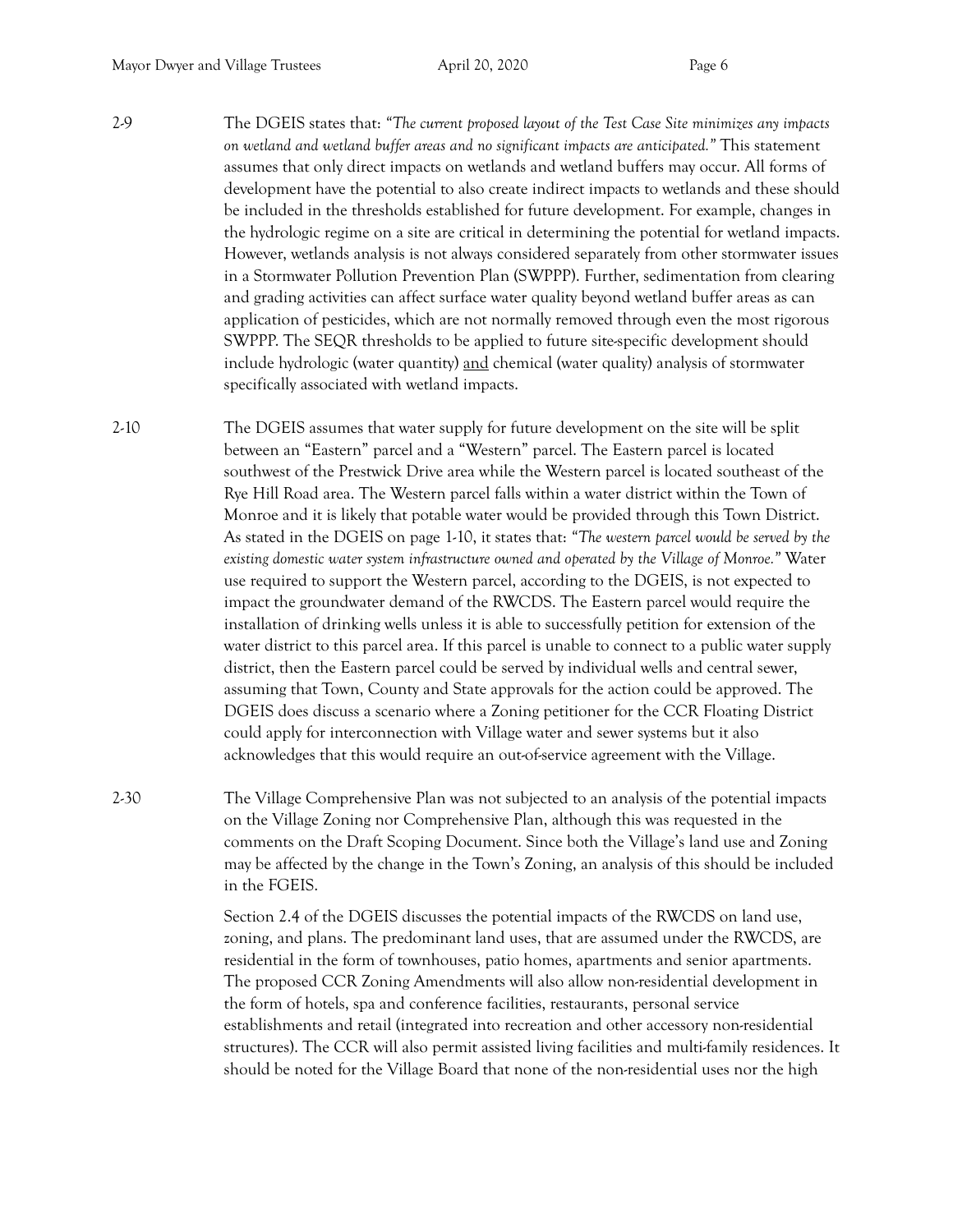density multi-family or assisted living facilities were included in the calculations of impacts in the form of traffic, water and sewer, nor fiscal effects.

 In terms of the Village's 2014 Comprehensive Plan, it states clearly that Village policy \ E.1.6.2 is for: *"Reasonable additional residential density at densities of less than 12 units per acre (moderate density) and focused in areas of the Village with vehicular access and public water and sewer is likely the policy that will be least impactful of the environment and most consistent with existing Village character. Higher densities would not be consistent with the existing Village character and failing to allow future growth within the Village would encourage greenfield development in surrounding rural areas more appropriate for conservation use."* The FGEIS should address any potential impacts of the CCR Amendments on the Village's water and sewer in light of the Village policy discouraging higher densities in rural areas outside of the Village boundaries and encouraging conservation uses. If any of the types of developments that are permitted in the CCR is proposed and such impacts were not included in the RWCDS, then a Supplemental EIS should be mandatory.

- 2-37 The CCR Zoning amendments include a requirement for minimum open space and parkland. However, the DGEIS is silent on whether any lands designated as "parkland" could be open to the public in the future or if it would be reserved solely for the new residents of any developments approved under the CCR. The FGEIS should discuss this potential. If development on the RWCDS site is pursued in the future under the CCR, protected open space on the site could provide a benefit to Village residents if such parkland was open generally to Village residents.
- 2-48 The DGEIS projects the municipal costs and revenues of the RWCDS scenario versus an as-of-right single family development of the seven parcel site. Annual impacts of the RWCDS are projected to be a minus \$555,995. Annual impacts of the as-of-right single family development are projected to be a minus \$231,628. Both types of development then would impact the budgets of the Town and School District, with the RWCDS resulting in an impact that is more than double the impacts of the existing Zoning for the Town site (i.e. RWCDS). In general, most forms of residential development result in a fiscal impact greater than non-residential development, so that is expected. Based upon the analysis provided, it remains unknown how any development of the site would affect Village taxpayers regardless of the development scenario. My previous comments on the Draft Scoping Document requested that: *"The fiscal impacts to both the Town and Village should be discussed in the DGEIS…"* [emphasis added]. However, the DGEIS did not attempt to assess such impacts. In my opinion, the FGEIS should assess fiscal impacts of the site development upon the Village.
- 2-62 The DGEIS states that: *"Future residents would be able to take advantage of both transportation systems and as a result use of these systems would reduce their daily greenhouse gas emissions."* However, the DGEIS does not address the potential greenhouse gas emissions from traffic generated in the future by developments proposed for the CCR Zoning. This should be included in the FGEIS. The rationale includes a number of sources. One is New York State's Guide for Assessing Energy Use and Greenhouse Gas Emissions in an Environmental Impact Statement, which has been a recommended practice for more than 10 years now. It applies when, *"as a result of scoping*" [see Guide] should be included in an EIS. My comments on the Draft Scoping Document requested that it be included in the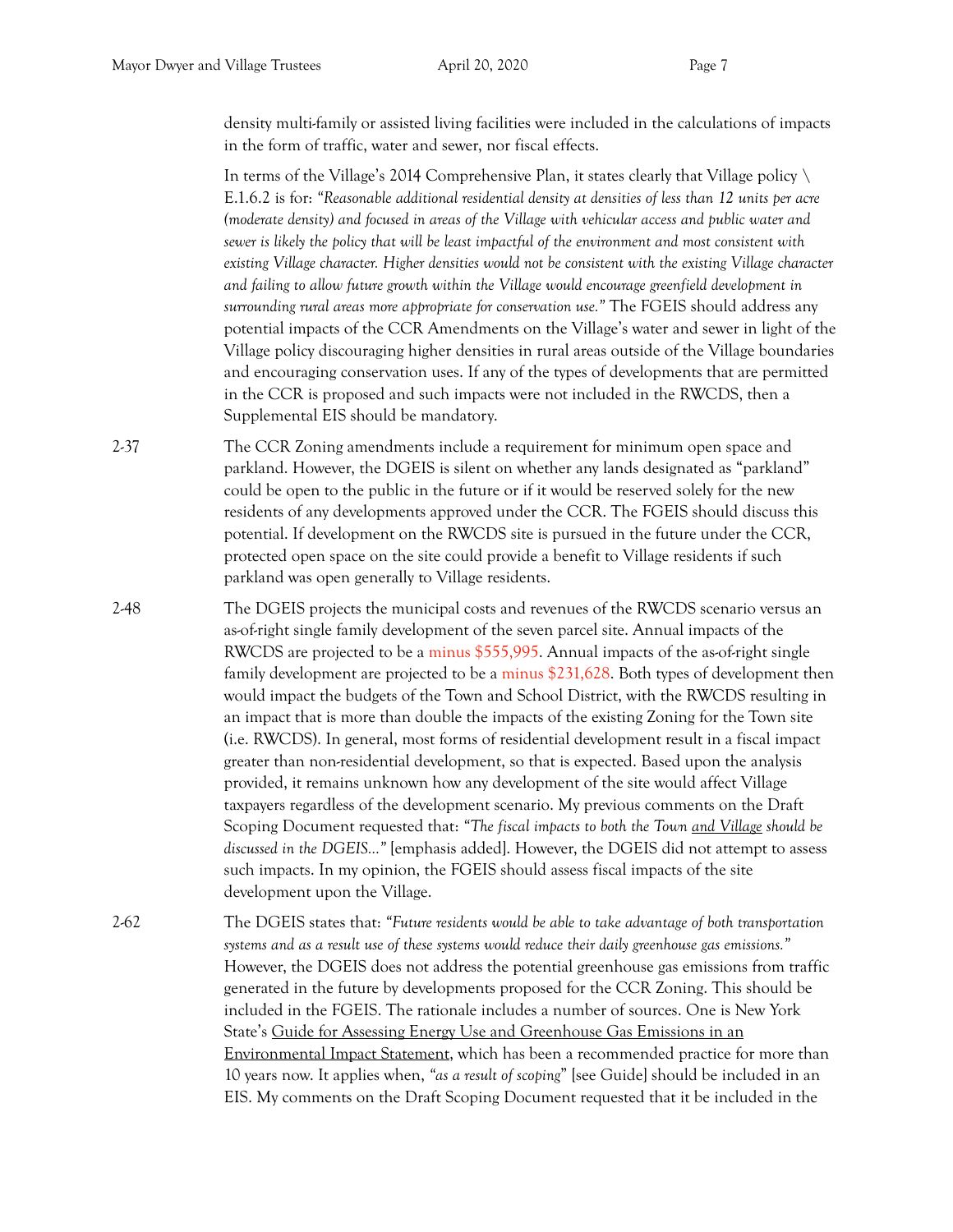DGEIS, but it was not. Further, in the 2019 New York Legislative Session, the New York State Climate Leadership and Community Protection Act was enacted and signed into law. According to the Act: *"Climate change is adversely affecting well-being, public health, natural resources, and the environment of New York…The severity of current climate change and the threat of additional and more severe change will be affected by the actions undertaken by New York and other jurisdictions to reduce greenhouse gas emissions…Action undertaken by New York to reduce greenhouse emissions will have an impact on global greenhouse gas emissions and the rate of climate change. In addition, such action will encourage other jurisdictions to implement complementary greenhouse gas reduction strategies and provide an example of how such strategies can be implemented. It will also advance the development of green technologies and sustainable practices*  within the private sector, which can have far-reaching impacts such as a reduction in the cost of *renewable energy components, and the creation of jobs and tax revenues in New York. It shall therefore be a goal of the state of New York to reduce greenhouse gas emissions from all anthropogenic sources 100% over 1990 levels by the year 2050, with an incremental target of at least a 40 percent reduction in climate pollution by the year 2030."* [emphasis added]. Every new development henceforward should be weighed on the basis of how it will comply with New York State's goals. It is highly recommended that the FGEIS address, in a concerted manner, what steps the Town of Monroe will take to ensure that new development within its borders will not adversely affect well-being, public health, natural resources, and the environment by requiring an evaluation of a project's greenhouse gas emissions in addition to other requirements.

2-70 The DGEIS presents the results of an assessment of the impacts on cultural resources including visual impacts and historic and archaeological resources. The CCR provisions emphasize a need to avoid traffic impacts and to generally encourage future development, subject to the terms of the CCR provisions, to be pedestrian friendly. In this vein, the CCR would require the Town Board to consider: *"Avoidance of front-loaded garages."* It is suggested that the design standards to be imposed on new development not just "avoid" front-loaded garages but prohibit them entirely by adding a graphic criterion with an illustration and text such as the following: *"All garages shall be located on lots as illustrated in…"* for example, a figure similar to that provided here.



1. Principal Building 2. Connecting Building 3. Garage or Backbuilding

 The DGEIS states that any application for CCR and site development would need to demonstrate that the plan meets design standards with details provided on a variety of elements like lighting, landscaping, architecture, site development, street design and layout, signage and so on. It is suggested that design standards work best when an applicant can visualize their proposed development in accord with illustrated standards and the Planning Board can judge the extent to which the design standards are followed by including specific graphic illustrations of desired design outcomes. Graphic-based design standards should be prepared as part of the CCR Zoning Amendments to serve as a guide for future construction so that Monroe's unique character can be retained and enhanced. They can be used for construction of new buildings and alteration and expansion of existing ones to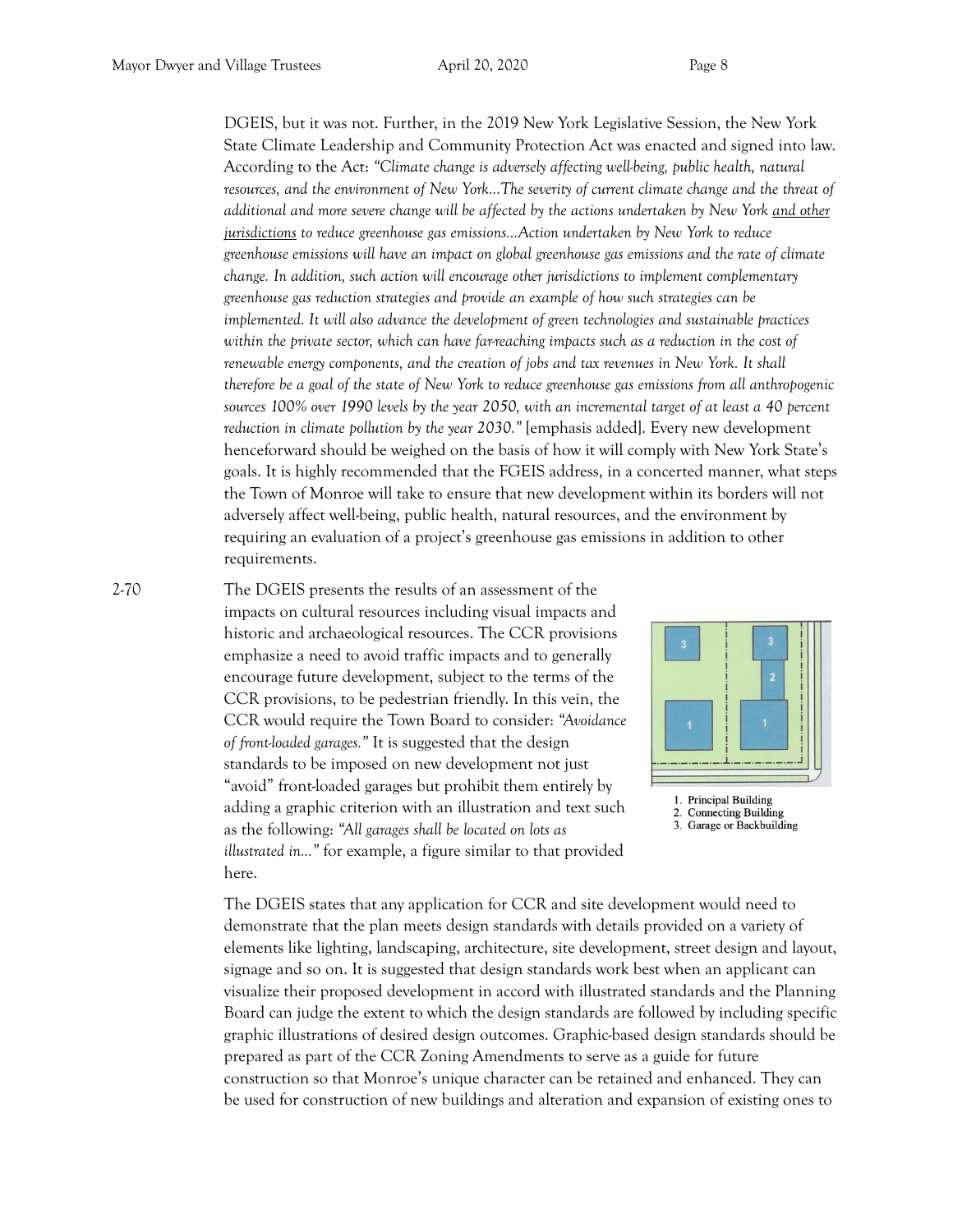ensure that new development fits into the neighborhood and adds to the Village and Town's community character.

 The Town Board will also be responsible for considering an advisory element that states simply: *"Provision of sidewalks."* It is suggested that the provision of sidewalks be mandatory and be extended to include provision of bicycle amenities to provide for alternatives to motor vehicle use as much as possible by the new inhabitants and to reduce traffic congestion within the Village and Town and greenhouse gas emissions in the atmosphere.

- 2-71 Proposed mitigation for potential impacts on visual character includes a number of specific bulk requirements. However, missing from the mitigation measures are buffers sufficient to provide an appropriate distance between existing single family development in the surrounding area including the Village and what could be higher density residential like townhouses, multi-family, assisted living and non-residential uses like hotels, restaurants, and spas in a CCR development. An additional bulk requirement in the form of minimum buffers to existing uses should be included in the final CCR requirements.
- <span id="page-8-1"></span>3-2 The comparison of impacts under the No-Action alternative with an alternative under the existing Zoning omits an important role that generic environmental impact statements are to achieve. That is to develop a realistic range of possible development scenarios. The DGEIS includes a number of assumptions that a single-family development of the site would adhere to. What is missing is a realistic examination of a more environmentally benign cluster development of the site that results in greater open space protection through, for instance, smaller dwelling units among other factors. The assumption for single-family housing development of the site assumes that all single-family construction would result in 4,000 to 5,000 square foot five bedroom homes. This is approximately double the average size of single family homes in the US, which have been on the decline.[1](#page-8-0) In 2018, the median size of a completed single-family house was 2,386 square feet according to the US Census Bureau. In addition, imposition of maximum square footage on new single-family homes is an additional bulk requirement that could be imposed on the approval of a CCR project to reduce environmental impacts to the greatest extent practicable, as stated in the DGEIS, if it were to be added to the list of other requirements. The DGEIS in a number of places states that environmental impacts have been mitigated to the maximum extent practicable. However, in this case, the Town could further pursue development scenarios in line with more current trends even further.
- 4-3 The DGEIS states that energy use, specifically fossil fuel use, would increase as a result of the proposed CCR Amendments. It is also assumed that energy use would increase in the Town under the existing Zoning and it may be argued that such energy use may be greater with single family homes under the RR-1 Zoning than the CCR due to an expected larger gross floor area. Nevertheless, the Zoning Amendments, needed to establish the CCR, as well as the future Zoning petitions and approvals of such Zoning changes expected if the CCR is adopted, present an opportunity to require zero energy homes for the future dwelling units. There are numerous examples of zero energy homes in the Hudson Valley,

<span id="page-8-0"></span><sup>&</sup>lt;sup>[1](#page-8-1)</sup> "The sprawling, suburban homes that Baby Boomers coveted will increasingly become a relic of the past in 2020 and into the next *decade as the median square footage of newly built, single-family homes will fall for the fourth time in five years,"* according to Zillow.com.